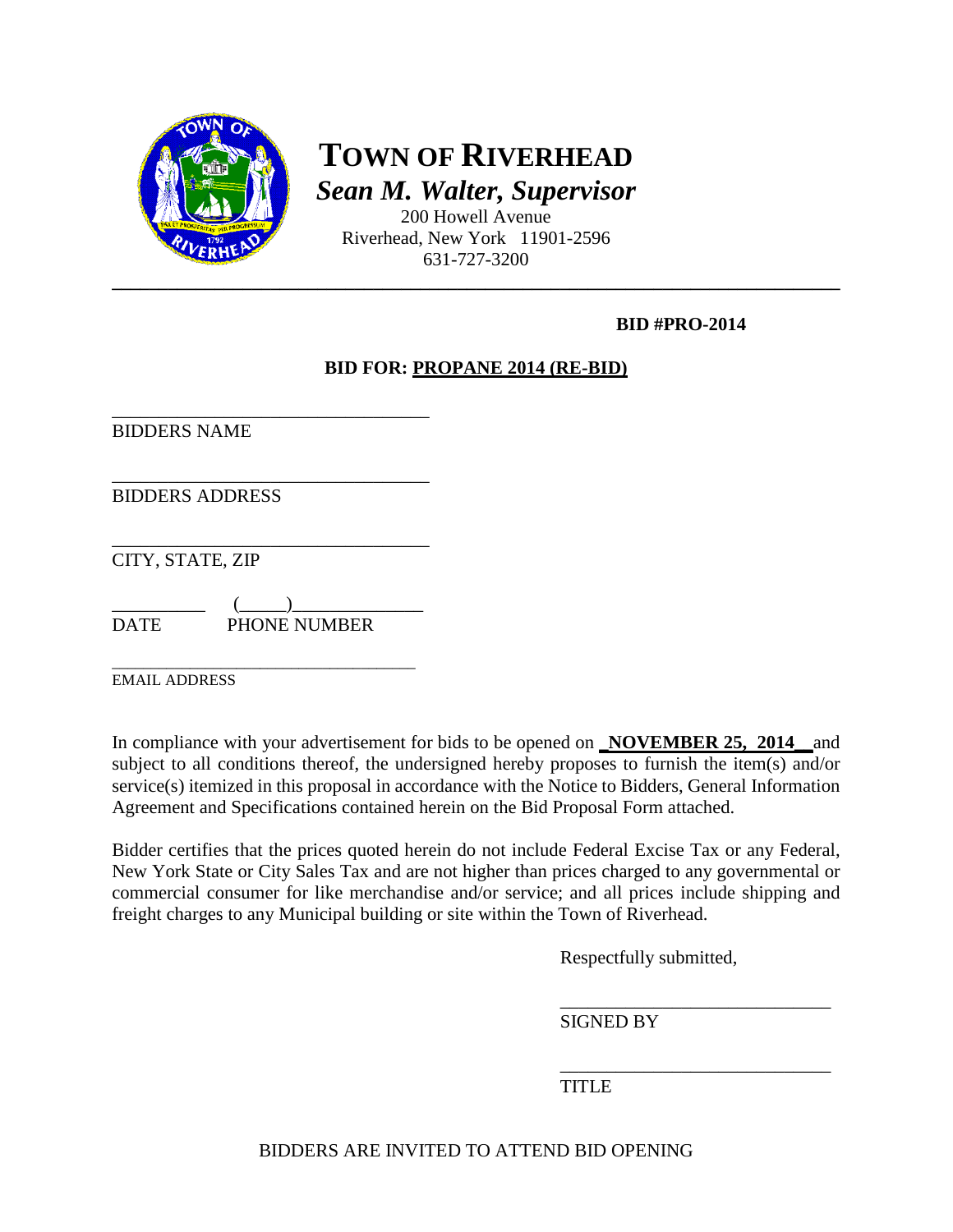### **TOWN OF RIVERHEAD**

### **NOTICE TO BIDDERS**

Sealed bids for the purchase of PROPANE **FUEL** for use by the Town of Riverhead will be received by the Town Clerk of the Town of Riverhead at 200 Howell Avenue, Riverhead, New York, 11901 until 2:00 pm on NOVEMBER 25, 2014, at which time they will be publicly opened and read aloud.

Bid Packets including specifications may be examined and/or obtained on NOVEMBER 13, 2014 on the Town's website at [www.townofriverheadny.gov,](http://www.townofriverheadny.gov/) click on bid requests; or at the Office of the Town Clerk between the hours of 8:30 am and 4:30 pm weekdays, except holidays.

Each proposal must be submitted on the form provided in a sealed envelope clearly marked bids for **"PROPANE FUEL 2014-15".** Any and all exceptions to the specifications must be listed on a separate sheet of paper, bearing the designation 'EXCEPTIONS TO THE SPECIFICATIONS' and attached to the bid form.

The Town board reserves the right and responsibility to reject any or all bids or to waive any formality if it believes such action to be in the best interest of the Town.

> BY ORDER OF THE TOWN BOARD OF THE TOWN OF RIVERHEAD

Diane M. Wilhelm, Town Clerk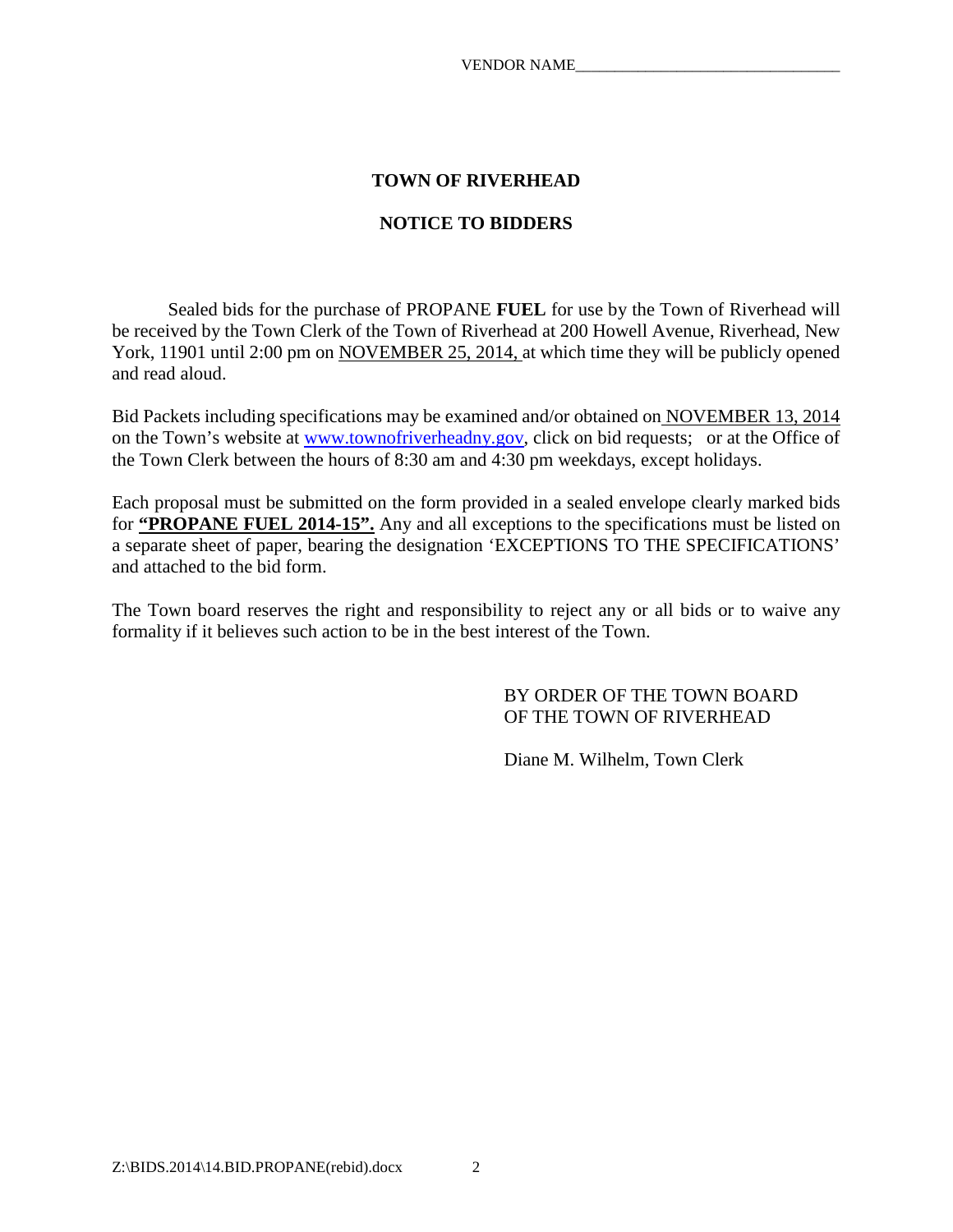### **GENERAL SPECIFICATIONS**

### **GENERAL**

Bidders shall be responsible to carefully examine the Specifications enclosed.

These specifications require the doing of all things necessary or proper for, or incidental to the furnishing and delivery of said equipment and associated components.

All things not expressly mentioned in these specifications, but involved in carrying out their intent are required by these Specifications; and the vendor shall perform the same as though they were specifically mentioned, described and delineated.

### **COMPLIANCE WITH RULES AND REGULATIONS**

The unit and associated equipment furnished shall comply with all provisions which would be applicable, if the Town of Riverhead were a private corporation of Federal and State of New York Laws, Ordinances, Codes, Rules, Regulations, Orders, Permits and Licenses and with fire underwriters requirement, except that where the weight and dimensions requirements set forth herein exceed such provisions, these Specifications shall control.

#### **DEVIATION**

Minor deviations from the provisions of these Specifications will be considered to permit manufacturers to follow their standard manufacturing process.

Such deviations will be approved, however, only in the sole discretion of the Town of Riverhead and only if in its opinion they do not adversely affect the operation, maintenance, strength, efficiency, effectiveness, or life of the unit or any of its parts.

All proposed minor deviations, with full details, must be listed on a separate Detail Sheet, which must be attached to and made part of this bid.

The Town of Riverhead reserves the absolute right in its sole discretion to accept that bid, if any, which under all circumstances will best serve the public interest.

#### **GUARANTEE**

The vendor warrants and guarantees the equipment herein specified, including all associated equipment furnished, against any defects in design, workmanship and materials, and against failure to operate satisfactorily for a period of six months from the date of acceptance of the units, except defects or failure shown by the vendor. The vendor also warrants and guarantees that the equipment herein specified, if found to be defective or in need of repairs, will be picked up from and delivered back to the Town of Riverhead within a reasonable length of time.

### **PRICES**

If a like or lower quantity of a standard item contained in this bid is sold by a vendor at a price less than the prices quoted herein, the price to the Town of Riverhead shall be reduced to that lower price.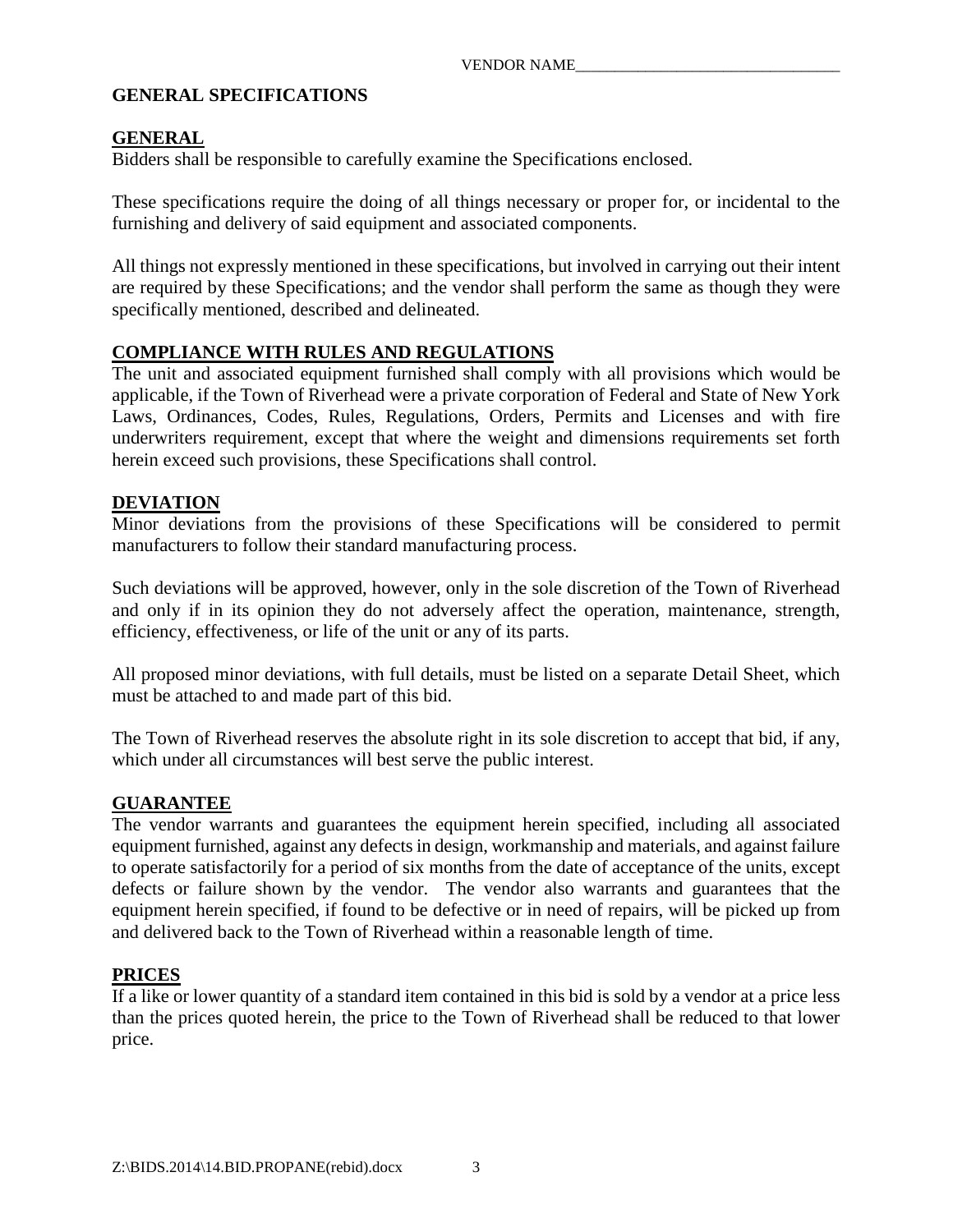### **QUANTITY**

The Town of Riverhead is in no way obligated to purchase quantities neither shown nor limited to said quantities listed. The anticipated delivery amounts are based on the last few years which are approximately 2000 gallons.

#### **OSHA STANDARDS**

All equipment, materials and/or installations utilized I connection with this contract will meet all OSHA standards.

The OSHA Hazard Communication Standard (Subpart 2 of Part 1910 of Title 29 of the Code of Regulations amended under Section 1910/1200 Federal Register) requires chemical manufacturers, importers and distributors to obtain and develop Material Safety Data Sheets (MSDS's) fir each hazardous chemical they produce, distribute or import. Bids may not be considered unless the MSDS accompanies each bid. Departments will not accept delivery from providers of chemicals unless EACH container is properly labeled in accordance with MFDA704 (when applicable).

MATERIAL SAFETY DATA SHEETS MUST BE SUBMITTED WITH BID FORMS.

### **RESERVATIONS**

The mention in the specifications of any unit, component, or equipment by brand name and/or model is meant to convey to the potential bidder the type and quality of the product required and desired by the Town. Any unit, component, or equipment which is of equal type and quality may be considered as such and may be acceptable to the Town, upon agreement by the Town Board to that fact. The decision of the Town Board, however, in such a circumstance is final. Furthermore, the Town Board of the Town of Riverhead reserves the right and responsibility to reject any or all bids if they believe such action to be in the best interest of the Town.

### **METHOD OF AWARD:**

The contract, if awarded, will be to the lowest responsive/responsible bidder(s) in part or in whole who meet(s) all the terms of the specifications. The TOWN guarantees no minimum or maximum purchases or contracts as a result of award of this bid. The Town of Riverhead reserves the right to allow all municipal and not for profit organizations authorized under the General Municipal Laws of the State of New York, to purchase any goods and/or services awarded as a result of this bid in accordance with the latest amendments to NYS GML 100 through 104. However, it is understood that the extension of such contracts are at the discretion of the vendor and the vendor is only bound to any contract between the Town of Riverhead and the vendor. Additionally, the TOWN reserves the right to purchase any goods or services included as a part of this bid from any means legally available to it.

### **NOTE:**

### **You must be permitted to gain access to Town-owned property where propane is to be distributed where the portable tanks, such as those used by the Highway Department, are to be filled.**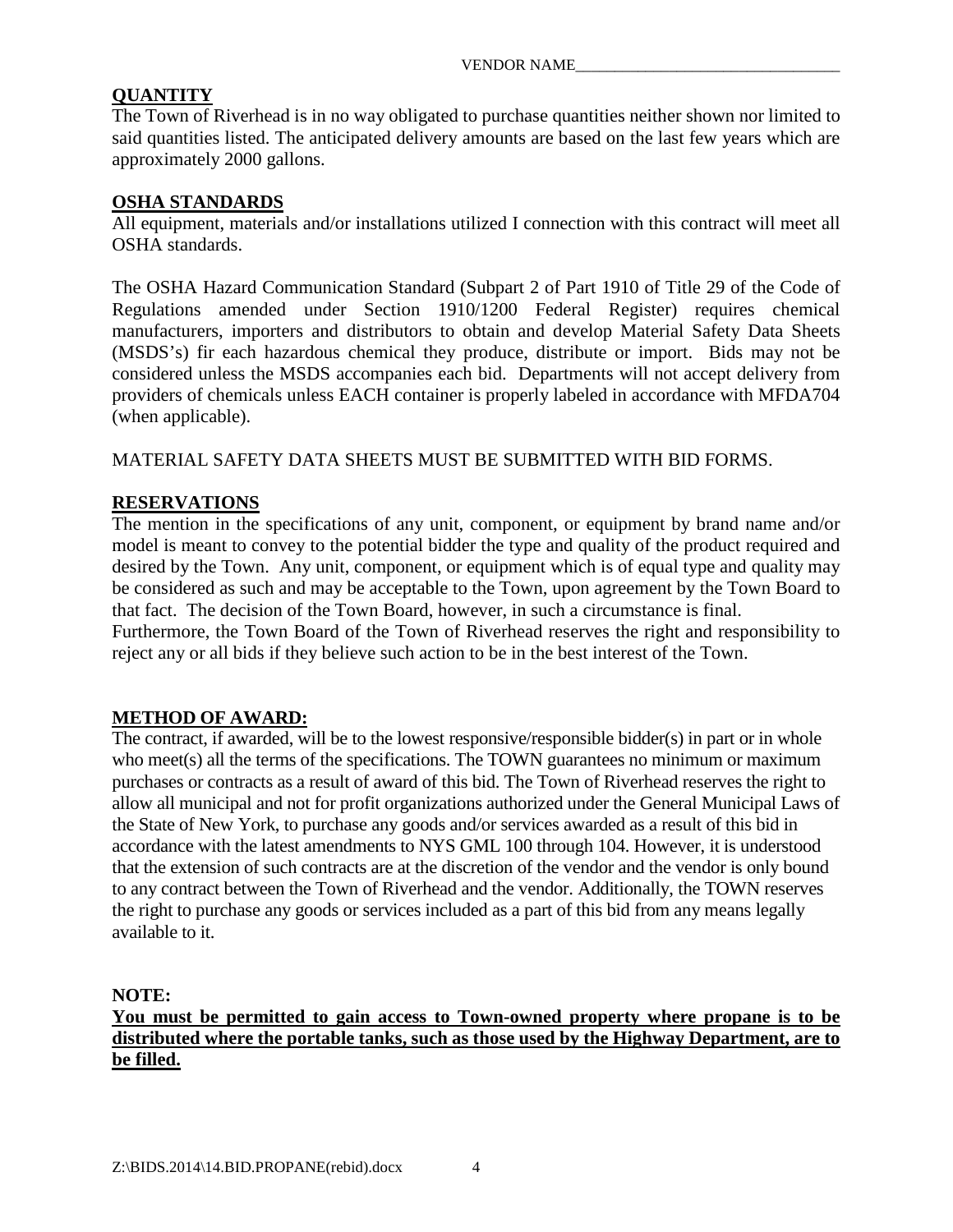#### VENDOR NAME\_\_\_\_\_\_\_\_\_\_\_\_\_\_\_\_\_\_\_\_\_\_\_\_\_\_\_\_\_\_\_\_\_\_

#### **NON-COLLUSIVE CERTIFICATE** (MUST BE COMPLETED, SIGNED, NOTARIZED AND RETURNED WITH BID)

#### UNDER PENALTIES OF PERJURY:

AND SAYS:

\_\_\_\_\_\_\_\_\_\_\_\_\_\_\_\_\_\_\_\_\_\_\_\_\_\_\_\_\_\_\_\_\_\_\_\_\_\_(BIDDER), BEING DULY SWORN, DEPOSES

- A) This bid or proposal has been independently arrived at without collusion with any other bidder or with any competitor or potential competitor;
- B) This bid or proposal has not knowingly been disclosed, prior to the opening of bids or proposals for this project, to any other bidder, competitor, or potential competitor;
- C) No attempt has been made or will be made to induce any other person, partnership, or corporation to submit or not to submit a bid or proposal;
- D) The person signing this bid or proposal certifies that he has been fully informed regarding the accuracy of the statements contained in this certification, and under penalties of perjury, affirms the truth thereof, such penalties being applicable to the bidder as the person signing on its behalf; and
- E) That the attached hereto (if a corporate bidder) is a certified copy of a resolution authorizing the execution of this certificate by the signatory of this bid or proposal on behalf of the corporate bidder.

Corporation: \_\_\_\_\_\_\_\_\_\_\_\_\_\_\_\_\_\_\_\_\_\_\_\_\_\_\_\_\_\_\_\_\_\_\_\_\_\_\_\_\_\_\_\_\_\_\_\_\_

|                         | PRINT CORPORATION NAME |
|-------------------------|------------------------|
|                         | By: $\qquad \qquad$    |
|                         | <b>SIGNATURE</b>       |
|                         |                        |
|                         | <b>TITLE</b>           |
|                         |                        |
|                         |                        |
|                         |                        |
| Sworn to before me this |                        |
|                         |                        |
|                         |                        |
|                         |                        |
| NOTARY PUBLIC           |                        |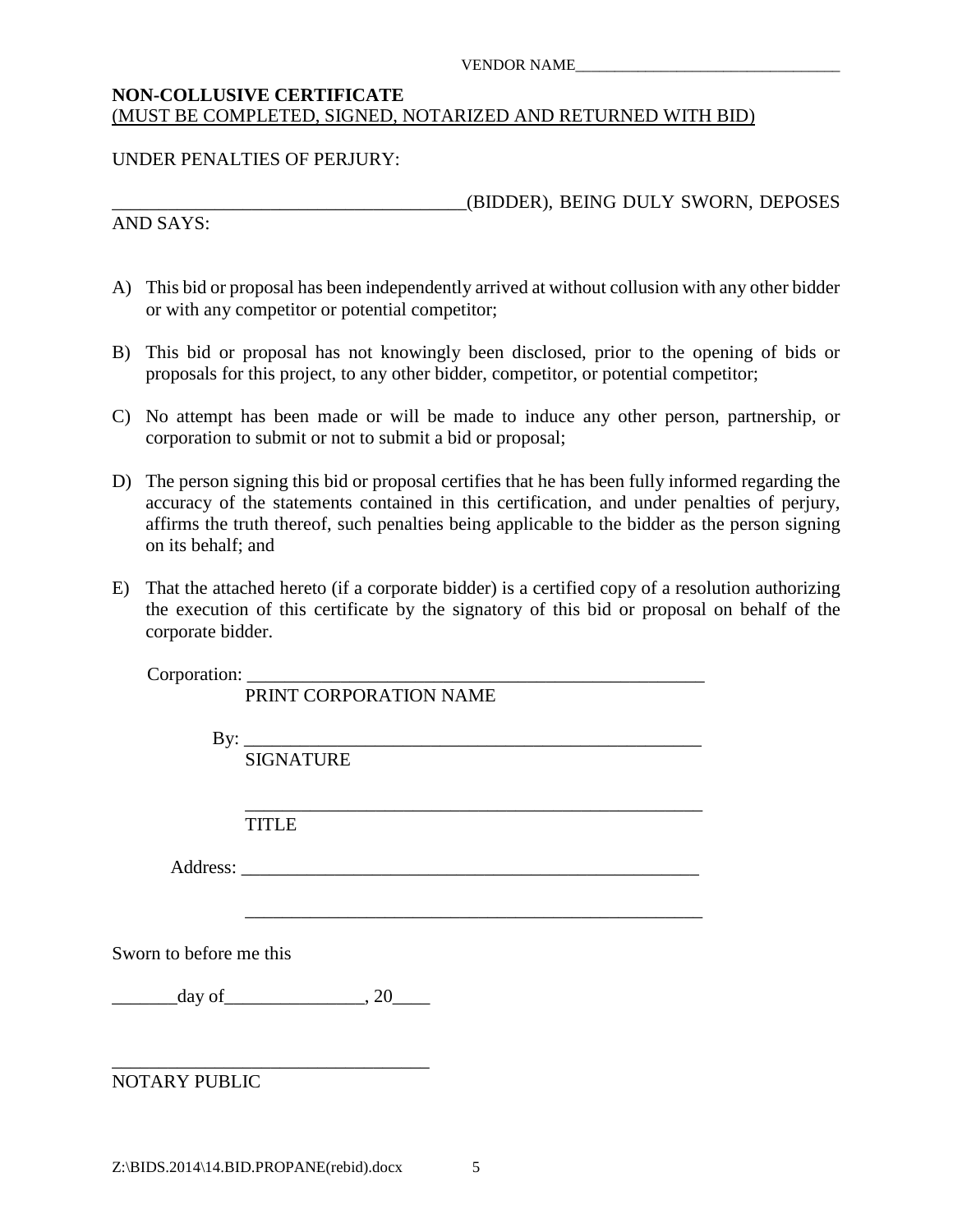#### **BID SPECIFICATIONS FOR PROPANE FUEL PLEASE READ CAREFULLY**

1. **PRICES:** Prices will be *"Cents per gallon" over or under the weekly Selkirk posted price as published by the BPN Weekly Newsletter effective each Monday (*See attachment at the end of this document)

(PLEASE WRITE THIS PRICE IN WHOLE DOLLAR AMOUNTS) (i.e., price at ten cents margin over posting)

The bidder who wins this bid must attach a copy of the price listing with all invoices submitted. Failure to submit the price listing will result in delayed payment.

2. **DELIVERY:** Delivery will be set up to be automatic at all locations. Should an emergency delivery be required, the bidder must guarantee emergency delivery within four (4) hours of notification. If delivery has not been received in that time frame, the Town of Riverhead reserves the right to terminate the contract.

The following are drop sites with the name of a contact person:

### **ANIMAL SHELTER**

YOUNGS AVENUE RIVERHEAD, NY **Jillian Paltz – 369-6189** 

#### **RIVERHEAD WATER DISTRICT**

- MAIN PLANT 1A & 3A 1035 PULASKI STREET
- PLANT #5 5-2 162 MIDDLE ROAD, RIVERHEAD, NY
- PLANT #6 2000 OSBORNE AVENUE, RIVERHEAD, NY
- PLANT #8 95 PALANE NORTH, BAITING HOLLOW, NY
- PLANT #12-1– 701 SCOTT AVENUE., CALVERTON, NY **Mark Conklin – 631-727-3205**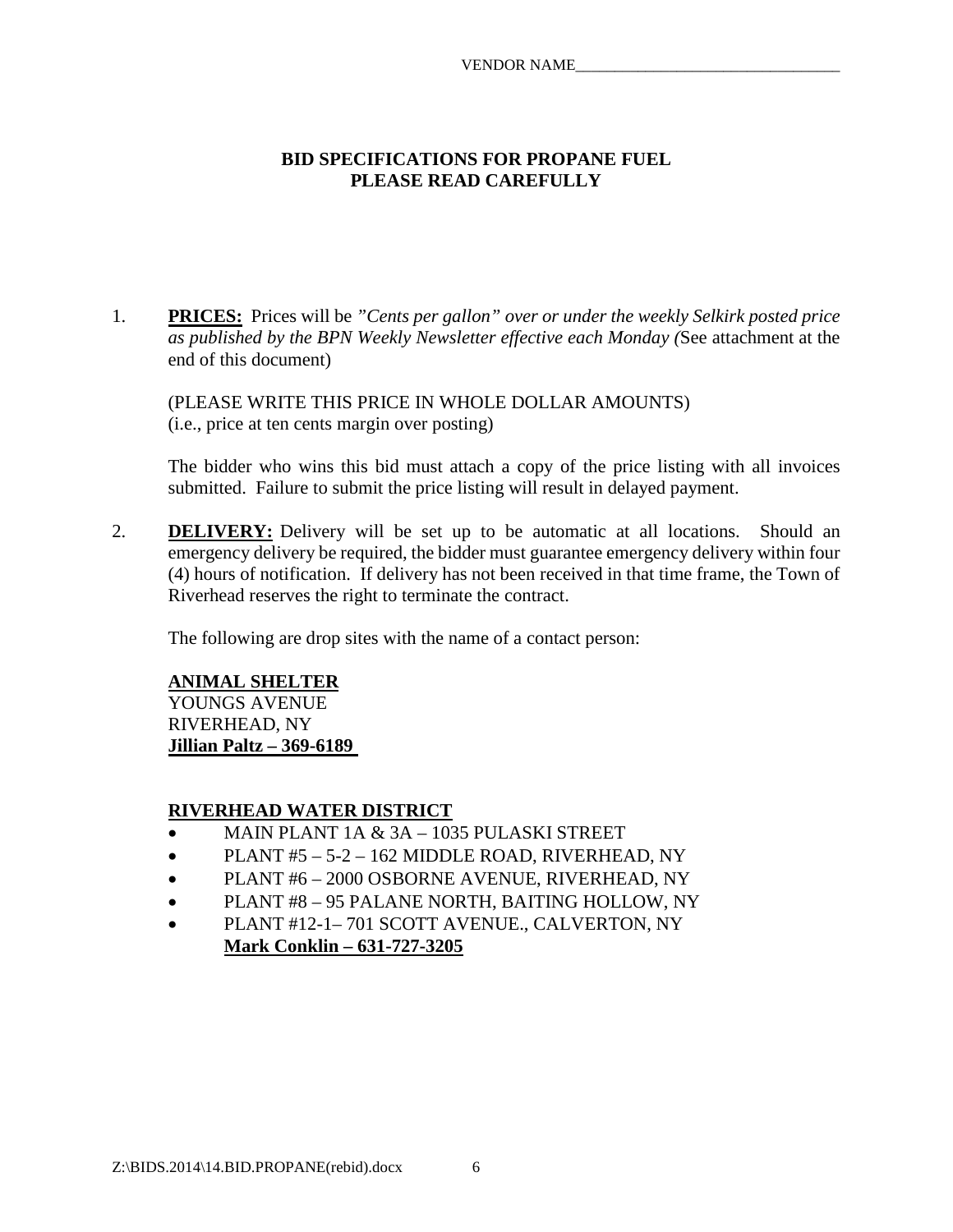(CONT'D)

**SEWER DISTRICT HIGHWAY**<br>RIVER AVE. SUB-STATIO RIVERHEAD, NY EAST WIND RD. **Michael Reichel – 631-727-3069** WADING RIVER, NY

**SUB-STATION G. Woodson – 631-727-3200 Ext. 228**

3. **CONTRACT PERIOD: ONE YEAR FROM DATE OF AWARD.** At the termination of this contract, the contract may be extended (not to exceed two extensions) for a total three (3) year contract at the sole discretion of the Town of Riverhead and with the consent of the vendor. The Town also reserves the right to cancel this contract at any time without notice.

# **PLEASE FILL IN DOLLAR AMOUNTS ON THE PAGES IN THIS DOCUMENT**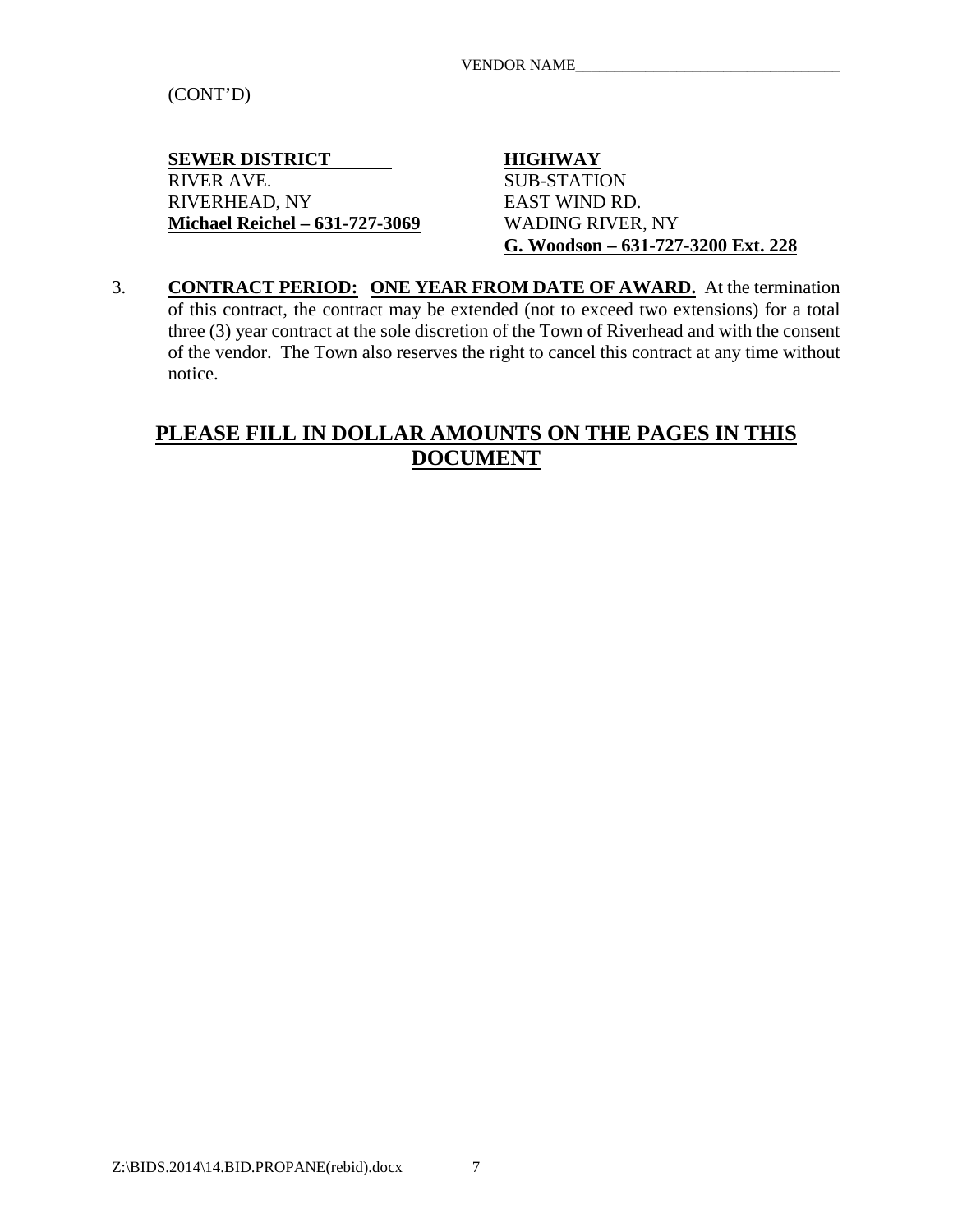### **BID PROPOSAL SHEET**

#### **PROPANE FUEL BID # PRO-2014-15**

We agree to sell to the Town of Riverhead Propane Fuel under the terms and conditions set forth on the specification sheet and bid contract at the following delivered price:

### **Selkirk posted price PLUS/MINUS\_\_\_\_\_\_\_\_\_\_\_CENTS PER GALLON. (PLEASE WRITE PRICE IN WHOLE DOLLAR AMOUNTS (i.e., Price at ten cents per gallon margin over posting)**

### **THIS BID AWARD SHALL STAY IN EFFECT UNTIL ONE YEAR FROM DATE OF AWARD BY RESOLUTION OF THE TOWN BOARD OF THE TOWN OF RIVERHEAD.**

I/WE FULLY UNDERSTAND THAT THE ACCEPTANCE OF THIS BID IS SUBJECT TO

THE PROVISIONS OF SECTION 103A AND 103B OF THE GENERAL MUNICIPAL LAW.

**NAME OF AGENT/DEALER**

\_\_\_\_\_\_\_\_\_\_\_\_\_\_\_\_\_\_\_\_\_\_\_\_\_\_\_\_\_

\_\_\_\_\_\_\_\_\_\_\_\_\_\_\_\_\_\_\_\_\_\_\_\_\_\_\_\_\_

\_\_\_\_\_\_\_\_\_\_\_\_\_\_\_\_\_\_\_\_\_\_\_\_\_\_\_\_\_

\_\_\_\_\_\_\_\_\_\_\_\_\_\_\_\_\_\_\_\_\_\_\_\_\_\_\_\_\_

**ADDRESS**

**CITY, STATE, ZIP CODE**

**CONTACT PERSON**

\_\_\_\_\_\_\_\_\_\_\_\_\_\_\_\_ \_\_\_\_\_\_\_\_\_\_\_\_\_\_\_\_\_\_\_\_\_\_\_\_\_\_\_\_\_ **DATE SIGNATURE OF DEALER/AGENT**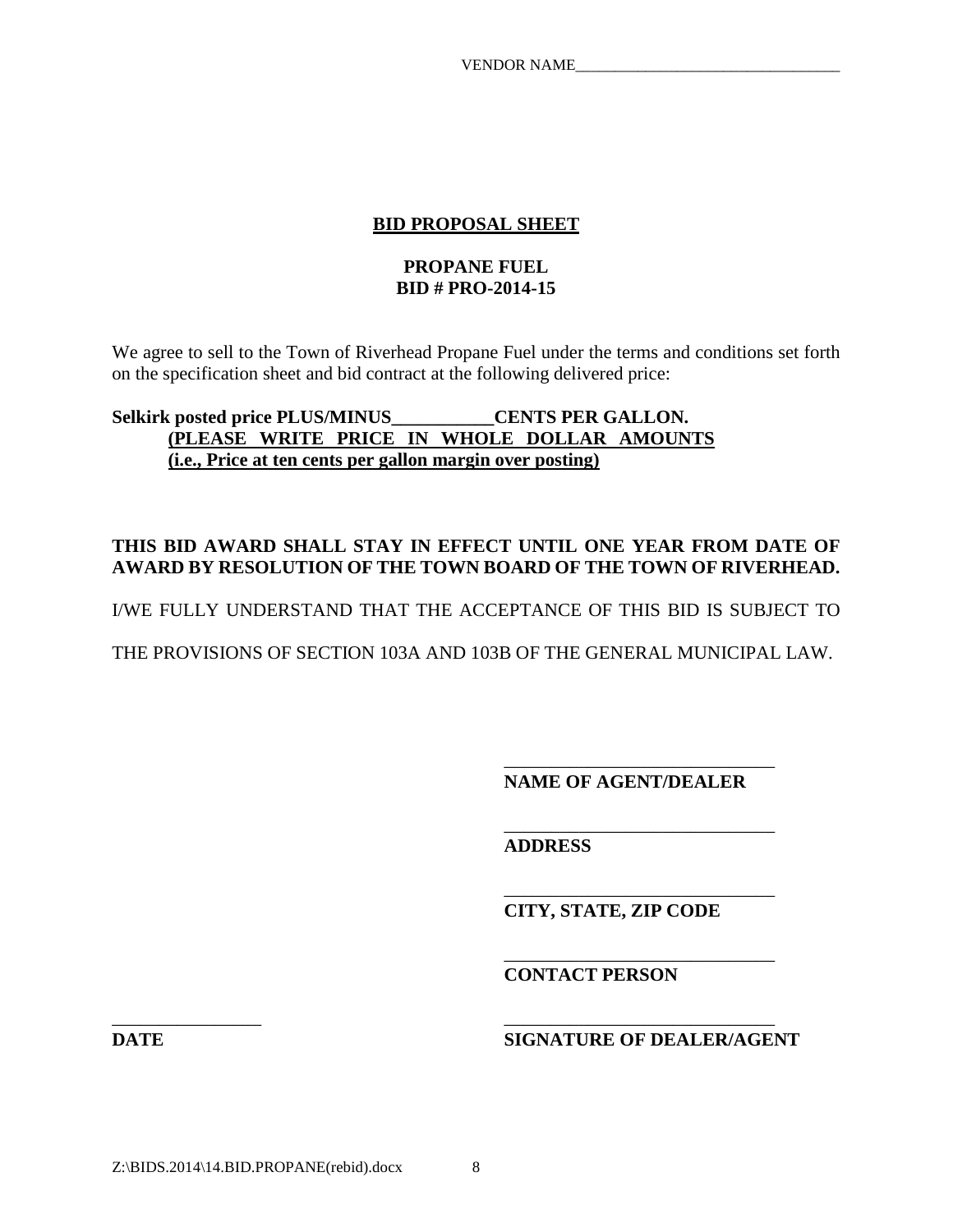### **MAINTENANCE TO EQUIPMENT**

#### **Town of Riverhead**

|           | <u>LABOR:</u>                                              |  |                                                                                 |  |
|-----------|------------------------------------------------------------|--|---------------------------------------------------------------------------------|--|
|           |                                                            |  | Hourly rate for <u>equal</u> man crew to perform maintenance work, as required: |  |
|           |                                                            |  |                                                                                 |  |
|           | A. Weekdays after 8 hours and Saturdays                    |  |                                                                                 |  |
|           | (Hourly rate $\frac{1}{2}$ x _________ % = (\$             |  | )/hour                                                                          |  |
| <b>B.</b> | Sunday/holiday                                             |  |                                                                                 |  |
|           | (Hourly rate $\frac{1}{2}$ x ______ % = (\$ _______ )/hour |  |                                                                                 |  |
|           |                                                            |  |                                                                                 |  |

TOTAL  $(A + B)$ :  $\$ 

### **PARTS:**

Compensation for furnishing brand-name parts and components:

| A. Up to \$100 Certified Cost plus            | $\%$ = Sub-total $\$$ |  |
|-----------------------------------------------|-----------------------|--|
| B. Up to \$500 Certified Cost plus<br>$\% =$  |                       |  |
| C. Up to \$1000 Certified Cost plus<br>$\% =$ |                       |  |
| D. Up to \$5000 Certified Cost plus<br>$% =$  |                       |  |
| E. Above \$5000 Certified Cost plus<br>$\% =$ |                       |  |

TOTAL: \$\_\_\_\_\_\_\_\_\_\_\_\_\_\_

### **TANK REPLACEMENT**

**Town of Riverhead**

## **Complete install/purchase of new 100 gallon (420#) ASME propane tank. ASME Tanks will be purchased by the Town of Riverhead NOT leased.**

- 1. Labor/equipment to install new tank to existing heater TOTAL: \$
- 2. Labor/equipment to install 2 tanks at same location to existing heater

| TOTAL: \$ |  |
|-----------|--|
|           |  |

\*\*Note: A bill of sale must be provided with each install.